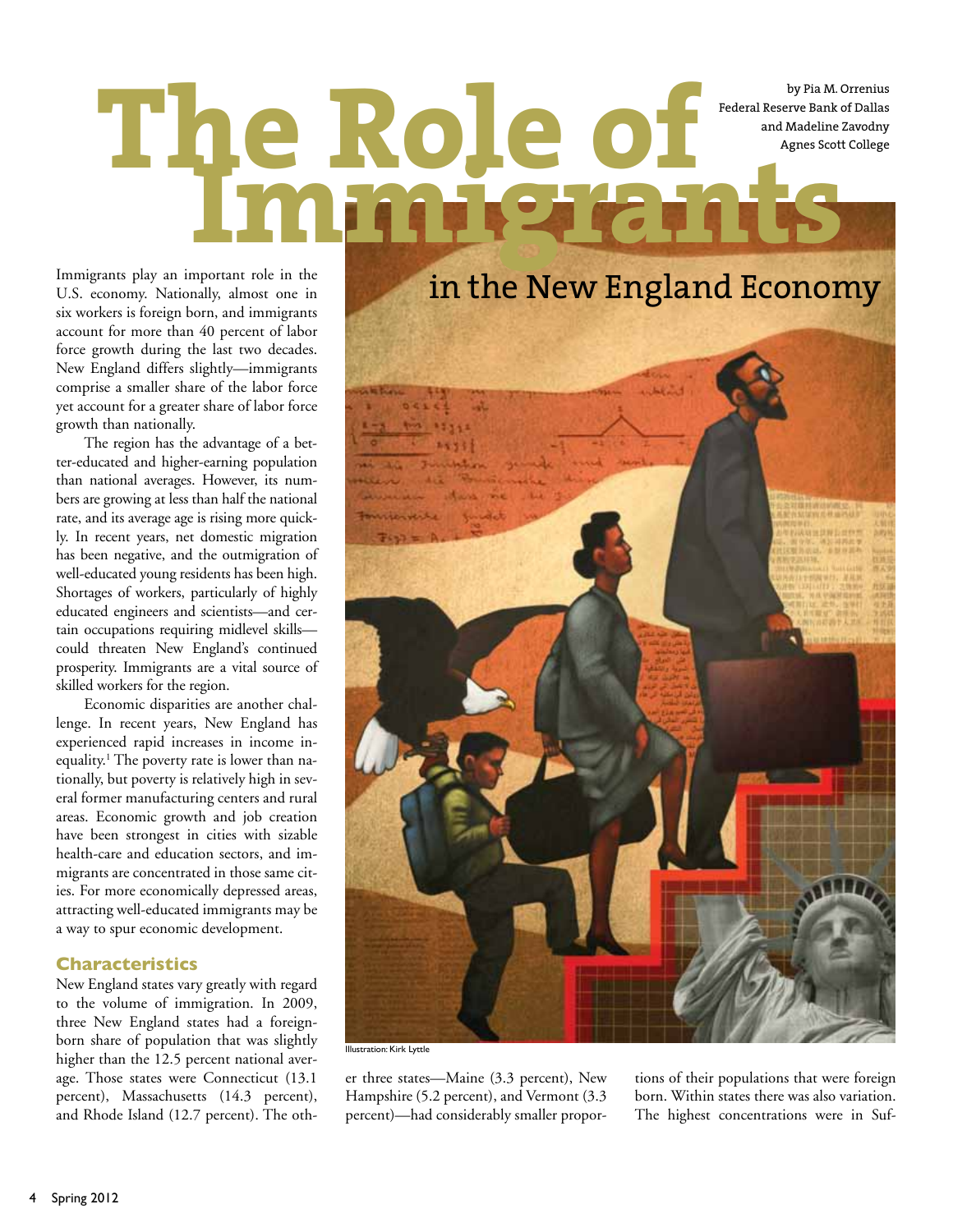folk County (home to Boston) and Fairfield County (home to Bridgeport and Stamford).<sup>2</sup> (See "Foreign-Born Population.")

Immigrants are more likely to be employed than U.S. natives, both in New England and across the country. That is partially due to the fact that so many immigrants are in the prime working ages, 25 to 54. Additionally, many come specifically to work, and recent arrivals have little to no access to government benefit programs.

The home countries of New England's immigrants differ from those of immigrants nationwide, where Mexico is the main country of origin, accounting for almost one-third of all immigrants. In New England, less than 3 percent are from Mexico. Canada, the West Indies, South America, and Africa are more common areas of origin in New England than in the rest of the country. Portugal is perhaps the most overrepresented country of origin in New England, accounting for more than 5 percent of immigrants, versus less than 0.3 percent of all immigrants in the United States.

Among adults, immigrants living in New England tend to be better educated than those living elsewhere in the country, being slightly more likely to have completed high school than the average U.S. immigrant. The bigger difference is in advanced degrees. (See "Education Higher Among New England Immigrants.") The region's universities have played an important role not only in more natives having an advanced degree than the national norm, but also in the degree attainment of the foreign born.

## **Immigrants and Economic Growth**

One way that immigrants contribute to economic growth is by adding to the labor force. That increases total output and gross domestic product (GDP). Most of the gain accrues to immigrant workers in the form of their earnings, but natives gain as well. Business owners benefit from lower labor costs and a larger customer base. Natives benefit from lower prices for goods and services produced by immigrants. Although some natives compete with immigrants for jobs, others benefit from working alongside immigrants. They may even have a job because of them. Natives often have different skills and work in different jobs. In economic jargon, immigrants are

*complements* or *imperfect substitutes* for natives, not perfect substitutes.

New England has been fortunate in an immigrant population that is relatively high skilled. Recent research provides convincing empirical evidence that highskilled immigrants play an important role in innovation and research and development. Highly educated immigrants receive patents at more than twice the rate of highly educated natives. The difference has been linked to immigrants' overrepresentation in STEM fields (science, technology, engineering, and mathematics) and the growing number of immigrants entering on employment-based and student visas.<sup>3</sup> There is also evidence that immigration boosts natives' patent activity.

Highly educated immigrants' entrepreneurial activities have been instrumental in the growth of the U.S. high-tech sector. In New England, more than one-quarter of biotechnology firms have an immigrant founder. In one year (2006), those firms employed more than 4,000 workers.<sup>4</sup>

Innovation and entrepreneurship predominately involve highly educated immigrants, but less educated immigrants contribute to the economy as well. They may pick crops, build houses, or provide household services, among other activities. In New England, less educated immigrants are particularly important to the leisure and hospitality industry.

### **Population Loss**

For several decades, New England and Midwest states have lost people, businesses, and political representation. Nevertheless, some cities have thrived, bucking the regions' overall trends, and highly educated immigrants (together with educated natives) have played important roles. The immigrants are concentrated in areas that have relatively strong economies. A virtuous circle is evident: robust economic growth attracts